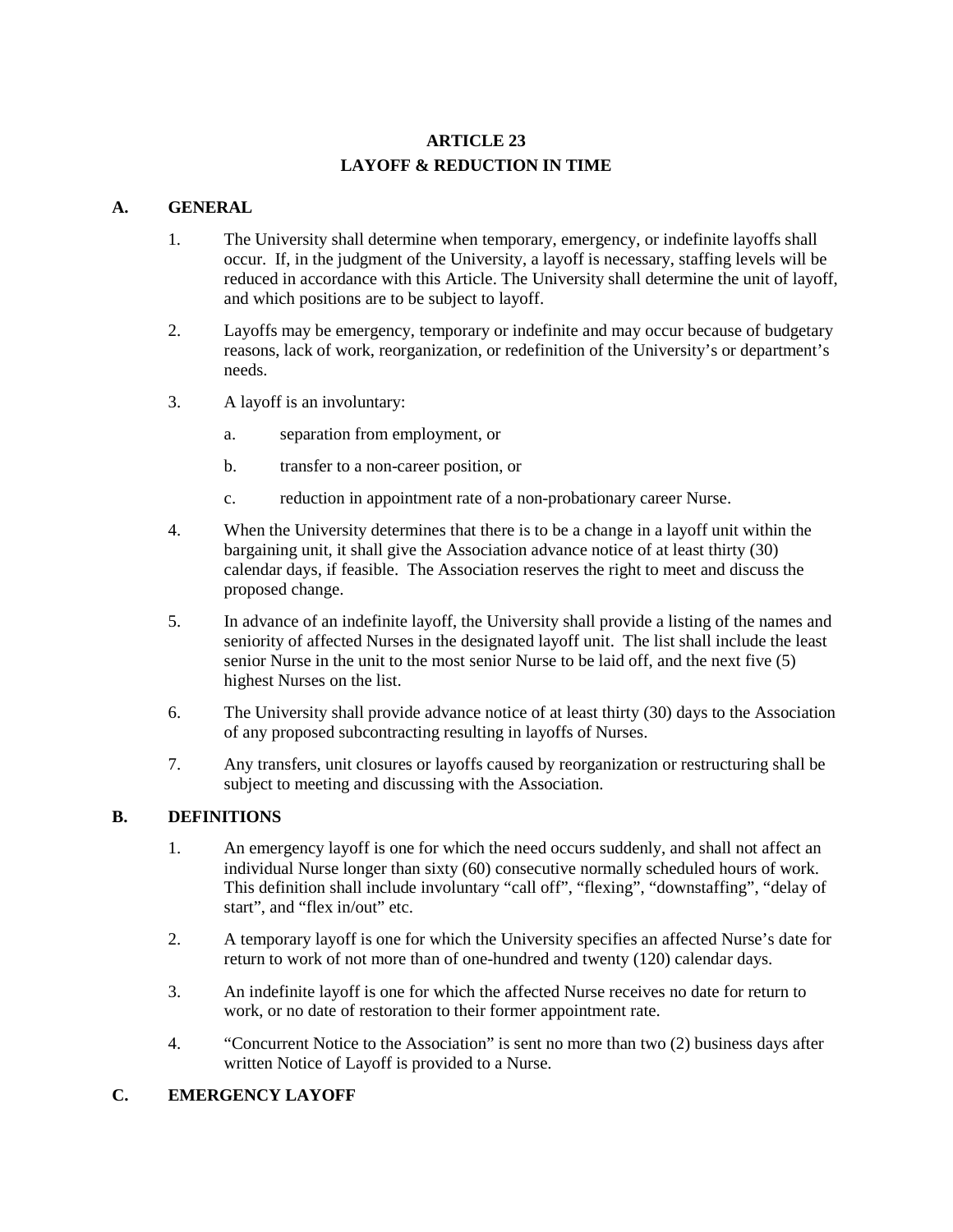- 1. **Alternatives to Layoff -** In the event of a potential emergency layoff caused by a decrease in workload, the University shall attempt to reassign/cancel all non-career Nurses as well as:
	- a. calling off volunteers, registry, travelers, per diem and unit-based per diem Nurses of that patient care unit impacted in that order,
	- b. assigning alternative employment where it exists and the Nurse is qualified for the work, including, but not limited to, as a meal and break relief Nurse, or
	- c. scheduling the use of compensatory time, or
	- d. offering affected Nurses the opportunity to voluntarily use accrued vacation time or take a leave without pay.
	- e. In addition, Nurses may use educational leave or take required classes in a manner consistent with Article 6.

Such alternatives to emergency layoff may be provided in an order determined by the University. If, however, after seeking and implementing available alternatives, the University determines that the need to lay Nurse(s) off continues to exist, the emergency layoff shall be implemented on a rotational basis.

2. Notice – An emergency layoff requires no advance notice. When an emergency layoff has occurred, the University shall notify the Association as soon as is reasonable under the circumstances. The notice shall describe the areas which have been affected.

### **D. TEMPORARY LAYOFF**

If the University determines that a temporary layoff of one-hundred twenty (120) calendar days or less is imminent, it shall be implemented in accordance with the provisions of this Section.

- 1. **Alternatives to Layoff** The University shall attempt to avoid a temporary layoff, or to ease its impact, by attempting to reassign/cancel all non-career Nurses as well as implementing the following alternatives:
	- a. calling off registry, per diems and unit-based per diem Nurses within the layoff unit in that order, or
	- b. temporarily reassigning the affected Nurse(s) to an alternative assignment for which they are qualified, or
	- c. scheduling the use of compensatory time, or
	- d. offering affected Nurse(s) the opportunity to use accrued vacation time.
- 2. **Notice**
	- a. When the University identifies particular Nurses to be affected by a temporary layoff, it shall give the individual Nurse written notice of the expected beginning and ending dates of the temporary layoff as follows:
		- 1) The University shall give, if feasible, fifteen (15) calendar days' notice of the expected beginning and ending dates of the layoff to the affected Nurse(s).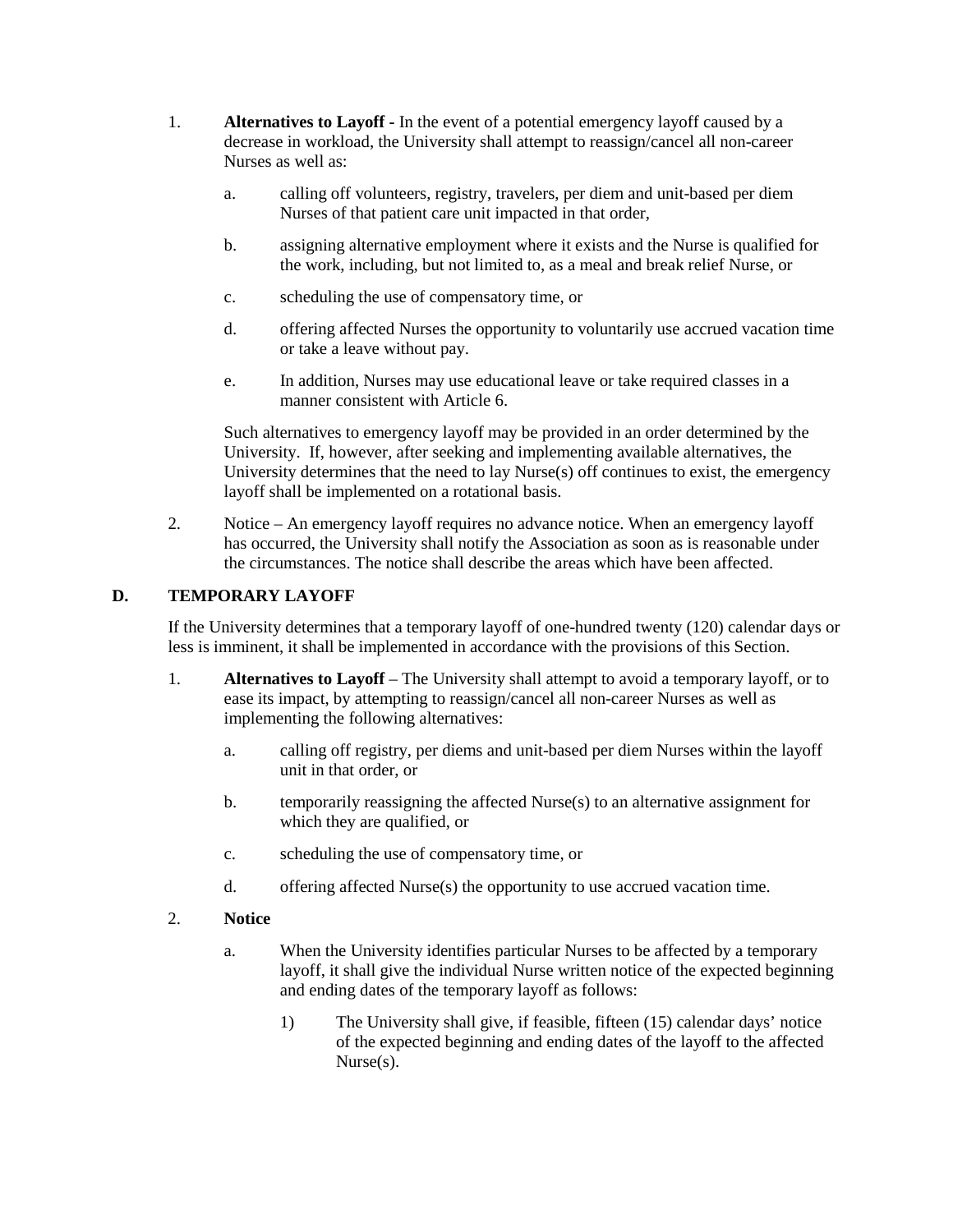- 2) If less than fifteen (15) calendar days' notice is granted, the affected Nurse(s) shall receive straight time pay in lieu of notice for each additional day the Nurse(s) would have been on pay status had the Nurse(s) been given fifteen (15) calendar days' notice. Pay in lieu of notice is provided for reductions in appointment rate only up to the Nurse(s) pre-layoff appointment rate.
- 3) For conversion from temporary layoff to indefinite layoff, the University shall give fifteen (15) calendar days' notice, if feasible.
- 4) If the ending date of the temporary layoff is changed, the University shall give the affected Nurse such advance notice as is practicable. The Nurse shall return to work on the date provided in the notice. The Nurse shall make every reasonable attempt to return to work on the date provided in the §2.a.4. notice, above, and will notify the University in advance if unable to do so. The University and the Nurse shall attempt to establish a mutually agreeable return date and the Nurse's reasonable request to postpone their return shall not be unreasonably denied. If the University cannot reasonably accommodate the Nurse, the Nurse will be considered to have resigned effective on the date provided in the notice in §D.2.a., above.
- 5) Notice of a change in temporary layoff dates does not invoke the 'pay in lieu of notice' provisions of this Article.
- b. When the University determines that a temporary layoff is imminent, it shall give the Association such advance notice as is reasonable under the circumstances. The notice shall describe the general area(s) which may be affected. The University shall notify the Association concurrent with notification to affected Nurses that they are to be laid off, or that changes in the temporary layoff dates have occurred.
- 3. **Conversion of Temporary to Indefinite Layoff** In the event the University converts a temporary layoff to an indefinite layoff, the affected Nurse shall be provided all rights under §E., Indefinite Layoff, beginning at the time of notification of conversion.

# **E. INDEFINITE LAYOFF**

If the University determines that an indefinite layoff is imminent, it shall be implemented in accordance with the provisions of this Section.

- 1. Alternatives to Layoff The University shall attempt to avoid an indefinite layoff, or to ease its impact, by implementing the following alternatives:
	- a. Calling off registry, travelers, per diem and unit-based per diem Nurses within the layoff unit in that order,
	- b. Offering affected Nurse(s) an active vacant career position, if any, at the same appointment rate, at the same salary level as determined by the salary range maximum within the bargaining unit within the facility, provided the Nurse is qualified for the vacant position, or
	- c. Offering the use of accrued vacation and/or compensatory time, in accordance with the needs of the University.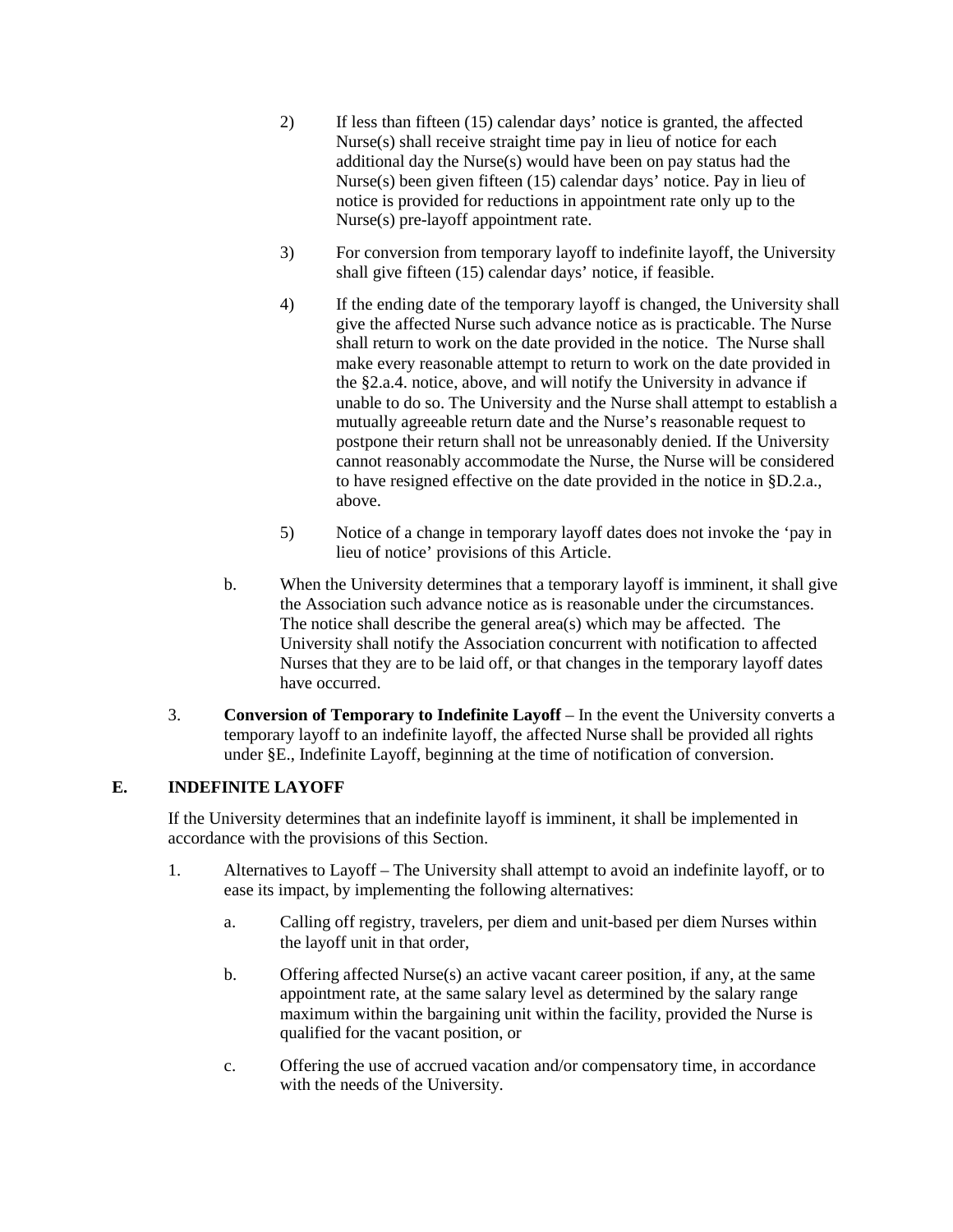d. Offering career Nurses priority acceptance into existing Medical Center based training programs, including those the University provides to newly graduated Nurses.

# 2. **Selection for Layoff**

- a. Seniority is determined by the Nurse's most recent date of hire into a career Nurse position at the University, including continuous employment at Mt. Zion Hospital or Santa Monica Hospital prior to acquisition by the University, and including any conversion credit as provided in Article 4, Section E.2. If two Nurses have the same date of hire, the Nurse with the lower number formed by the last four digits of their California registered Nurse license number will be considered the most senior Nurse.
- b. The order of indefinite layoff of Nurses in the same classification and specialty within the unit of layoff shall be in inverse order of seniority.
- c. The University may retain Nurses irrespective of seniority who possess special knowledge, skills, or abilities which are not possessed by other Nurses in the same classification in the layoff unit and which are necessary to perform the ongoing functions of the affected area. However, senior Nurses selected for layoff who have the ability to learn the necessary skills within thirty (30) days will be retained in the unit.
	- 1) If a Nurse with less seniority is to be retained, the University shall notify the Association in writing of the special knowledge, skills, or abilities which support the retention of the less senior Nurse.
	- 2) Nurses in the unit(s) affected by the layoff who have more seniority than those Nurses designated for layoff may volunteer to waive their seniority rights solely in order to be designated for the layoff.
	- 3) The Nurse(s) who has been designated for layoff in accordance with §E.2.c.2, above, shall be provided all rights under §E.4. and §E.5., below, beginning at the time of notification of indefinite layoff.
- d. CN III Layoff
	- 1) When the University (except at UCLA) identifies a Medical Center funded CN III position for layoff in accordance with this Article, and has not been able to effectuate alternatives to layoff pursuant to §E.1., above, the affected CN III shall be reclassified to a CN II position for which the CN III is fully competent within the layoff unit, or, at the Nurse's option, they may be laid off in lieu of being reclassified. In the event the CN III is reclassified, a CN II will then be subject to layoff in accordance with this Article. The wage rate of the reclassified Nurse shall be unchanged, provided that the Nurse's wage is not above the wage range for CN II. In that event, the Nurse's wage shall be the top rate of the CN II range. The downwardly reclassified Nurse shall retain their hourly salary rate at the time of layoff, even if the Nurse is no longer on a salary step in the Nurse's new classification, provided the rate does not exceed the maximum of the salary range in the classification into which the Nurse is placed. If the Nurse's pre-layoff salary rate does exceed the maximum of the salary range, the Nurse will be placed at the top step of the range.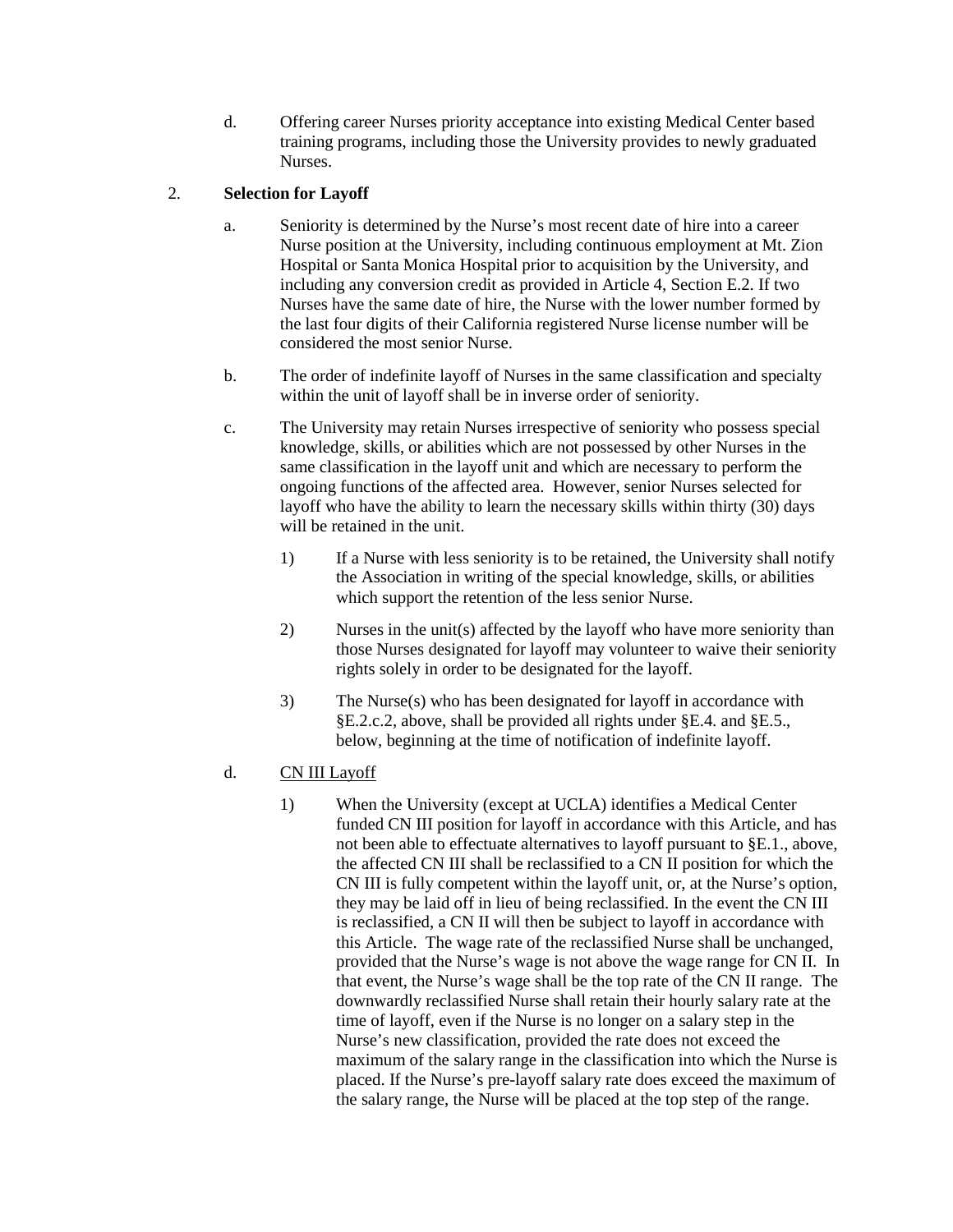Further, the Nurse may not move into a step that requires a specific amount of UC service until they meet the UC service requirement.

- 2) UCLA shall maintain its Reassignment Opportunity Program to retain UCLA Nurses.
- 3) When UC San Francisco identifies a Medical Center funded CN III for layoff in accordance with this Article, the CN III may exercise seniority, and retain the CN III title, over the least senior CN II or CN III in the layoff unit, provided they have the required skills and abilities to perform in that role. If after six (6) months the Nurse fails to demonstrate CN III competency, they will be reclassified downward to a CN II.

#### e. CN IV – AN I Charge Layoff

- 1) When the University (except at UCLA) identifies a Medical Center funded CN IV position, or an inpatient ANI dedicated charge Nurse position, for layoff in accordance with this Article, and has not been able to effectuate alternatives to layoff pursuant to §E.1., above, the affected Nurse is eligible to displace a less senior lower level clinical Nurse in a classification position they previously held provided:
	- a) The affected Nurse has achieved CN IV or AN I status as a result of promotion from a lower clinical Nurse level at the same location in the same layoff unit and
	- b) The affected Nurse is, or can become within thirty (30) calendar days, fully competent to perform the duties of a previously held clinical Nurse position in the layoff unit from which the Nurse is being laid off.
- 2) In the event the affected Nurse moves into a lower level clinical Nurse position, the Nurse shall be reclassified to the clinical Nurse level that they previously held.
- 3) The downwardly reclassified Nurse shall retain their hourly salary rate at the time of layoff, even if the Nurse is no longer on a salary step in the new classification, provided the rate does not exceed the maximum of the salary range in the classification into which the Nurse is placed. If the Nurse's pre-layoff salary rate does exceed the maximum of the salary range, the Nurse will be placed at the top step of the range. Further, the Nurse may not move into a step that requires a specific amount of UC service until they meet the UC service requirement.
- 4) UCLA shall maintain its Reassignment Opportunity Program to retain UCLA Nurses.
- 5) In the event the affected Nurse is reclassified, the Nurse who has been displaced by the CN IV or AN I will then be subject to layoff in accordance with this Article.
- 6) At the Nurse's option, the CN IV or AN I identified for layoff may be laid off in lieu of being reclassified.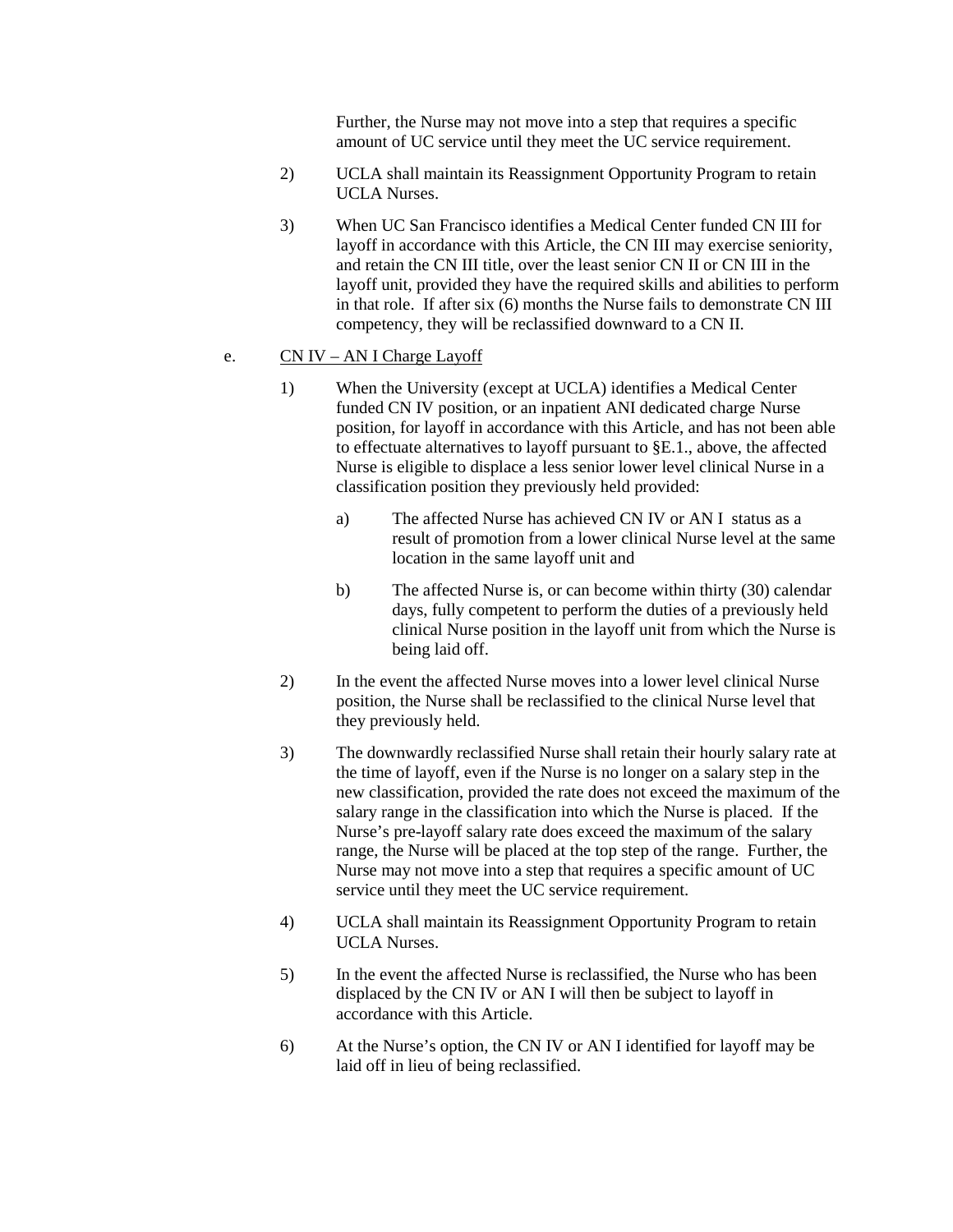f. Special Per Diem Scheduling – For purposes of Indefinite Layoffs, Special Per Diem Nurses who possess appropriate competencies will be scheduled based on seniority with respect to other Per Diem Nurses.

### 3. **Notice**

- a. When the University identifies particular Nurses to be affected by an indefinite layoff, it shall give individual written notice of the effective date of the layoff to each affected Nurse. Advance notice will be provided as follows:
	- 1) For indefinite layoff, the University shall give thirty (30) calendar days' notice, if feasible.
	- 2) If less than fifteen (15) calendar days' notice is granted, the Nurse shall receive straight time pay in lieu of notice for each additional day the Nurse would have been on pay status had the Nurse been given fifteen (15) calendar days' notice. Pay in lieu of notice is provided for involuntary reductions in appointment rate, only up to the Nurse(s) prelayoff appointment rate.
- b. A Nurse shall be provided all rights under §E.4. and §E.5., below, beginning at the time of notification of indefinite layoff.
- c. When the University determines that a layoff is imminent, it shall give the Association such advance notice as is reasonable under the circumstances. The notice shall describe the general areas which may be affected. The University shall notify the Association concurrent with notification to affected Nurses that they are to be laid off.

#### 4. **Recall**

- a. Non-probationary career Nurses who are indefinitely laid off shall be recalled in order of seniority to an active vacant career position provided the position is to be filled and is in the same classification and specialty within the layoff unit from which they were laid off, as determined by the University.
- b. Probationary, per diem, and limited term Nurses shall not have a right to recall. Nurses who are eligible for recall with less than five (5) years of seniority shall retain recall eligibility for one (1) year. Nurses who are eligible for recall with five (5) years or more seniority shall retain recall eligibility for two (2) years.
- c. The right to recall terminates:
	- 1) at the end of the eligibility period; or
	- 2) if a Nurse refuses and/or fails to respond to a University inquiry concerning the Nurse's desire to remain on the recall list for possible return to work; or
	- 3) if a Nurse refuses or fails to respond to a written recall to work in the same classification and specialty within the home unit, at the same or greater appointment rate, and at the same or greater rate of pay earned by the Nurse at the time of layoff, or
	- 4) if a Nurse refuses an offer of reemployment at the same or greater appointment rate, at the same or higher salary level as determined by the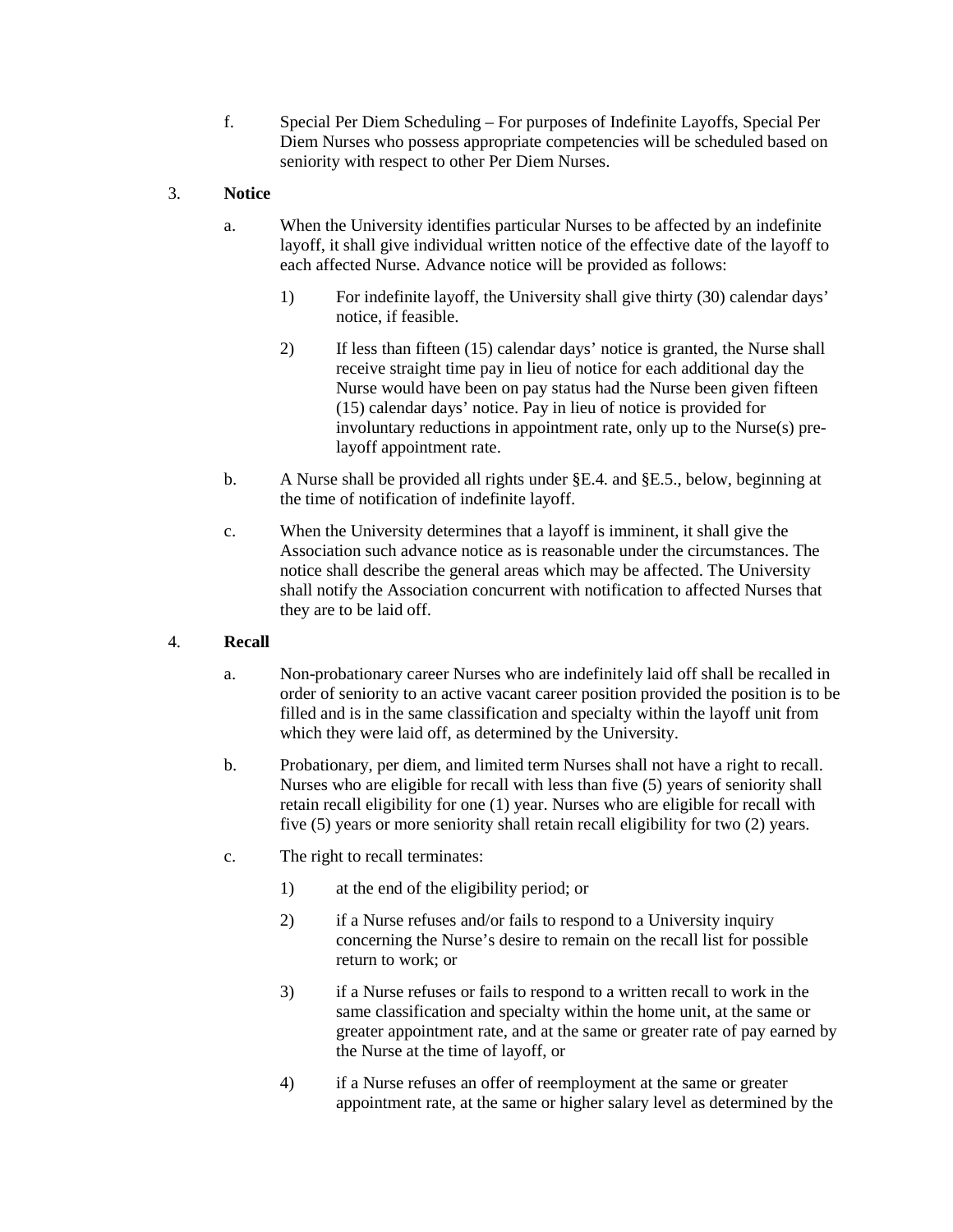salary range maximum, and at the same or higher rate of pay earned by the Nurse at the time of layoff, or

- 5) if a Nurse accepts a career position within the University at the same or higher salary level as determined by the salary range maximum, the same or greater appointment rate, and the same or higher rate of pay earned by the Nurse at the time of layoff.
- d. Recall rights, once terminated, may be reinstituted at the sole discretion of the University, upon the request of the Nurse.

### 5. **Preference for Reemployment**

- a. A non-probationary career Nurse who is on indefinite layoff, or who has received written notice of an indefinite layoff shall be granted preference for reemployment or transfer to any active vacant career bargaining unit position at the same campus/Laboratory from which the Nurse was laid off and for which the Nurse is qualified when the position is to be filled and is:
	- 1) at the same or lower salary level (as determined by the salary range maximum); and
	- 2) at the same or lesser percentage of time as the position held by the Nurse at the time of layoff.
- b. Preference for reemployment or transfer is not extended to probationary, per diem, or limited term Nurses. A regular status Nurse with preference for reemployment or transfer may be rejected only if the Nurse lacks qualifications required of the position sought.
- c. Nurses eligible for preference for reemployment with less than five (5) years seniority at the time the layoff occurs shall retain preference for reemployment status for one (1) year. Nurses with five (5) or more years of seniority at the time the layoff occurs shall retain preference for reemployment for two (2) years.
- d. The right to preference for reemployment terminates:
	- 1) at the end of the eligibility period; or
	- 2) if a Nurse refuses recall under the provisions of §E.4., Recall, above; or
	- 3) if a Nurse refuses and/or fails to respond to a University inquiry concerning the Nurse's desire to remain on the preference for reemployment list; or
	- 4) if a Nurse accepts a career position at the same or higher salary level as determined by the salary range maximum, at the same or higher salary rate paid at the time of layoff and at the same or higher appointment rate as the position held by the Nurse at the time of layoff; or
	- 5) if a Nurse refuses to accept a position offered by the University at the same campus/laboratory which is at the same or higher salary level (as determined by the salary range maximum); and, is at the same or higher appointment rate held by the Nurse at the time of layoff.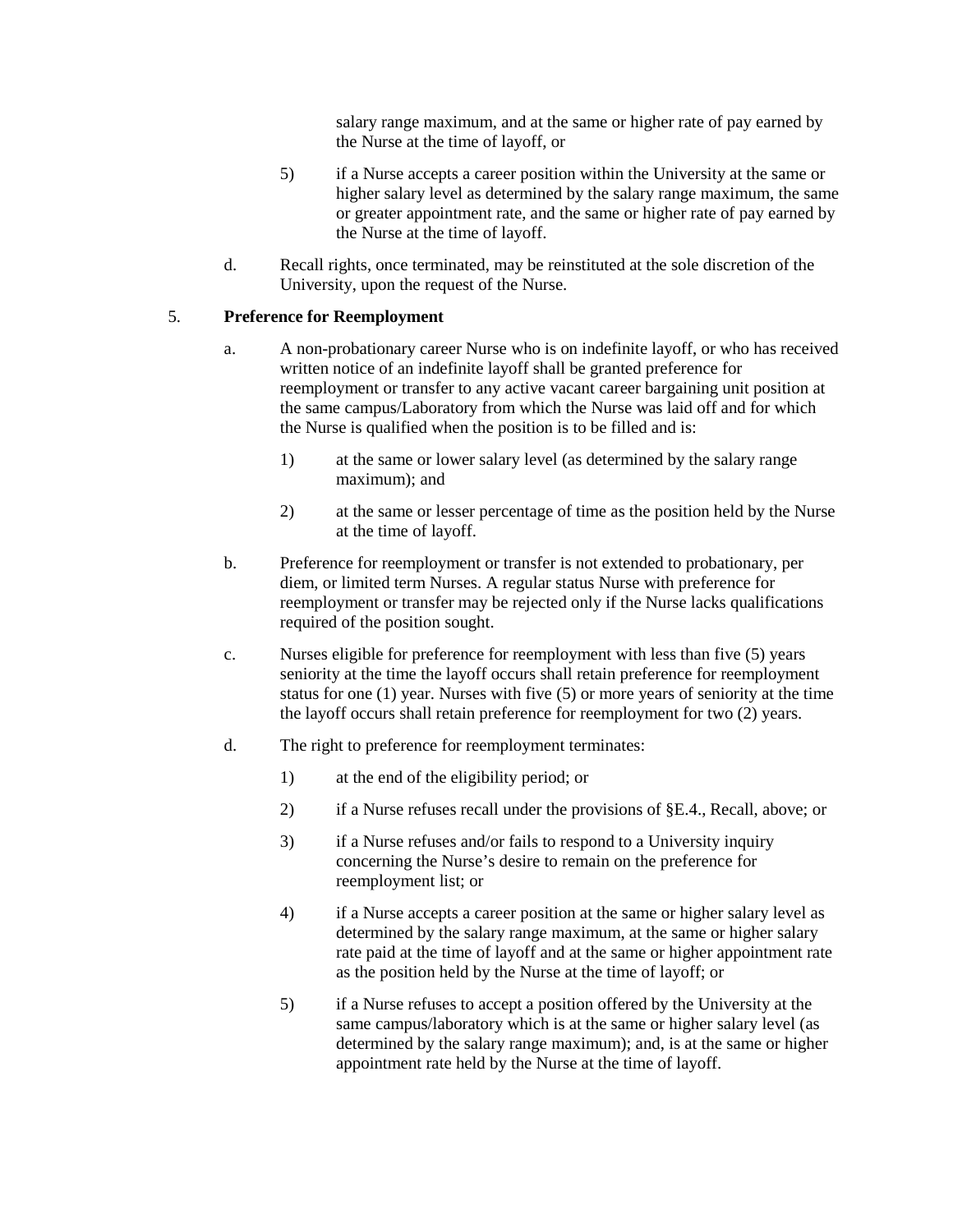e. The right to preference for reemployment continues during, but is not extended by, temporary periods of employment in casual and/or Per Diem positions.

### 6. **Severance**

- a. A career Nurse who has received notice of their indefinite layoff may, at the University's sole, non-grievable discretion, be offered a choice of severance pay in lieu of preferential rehire and recall rights. Each campus/hospital department shall, in each instance of layoff where severance is being offered in lieu of preferential rehire and recall rights make this offer to all Nurses in the department affected by the layoff. Nurses will receive one week of severance for each full year of service to a maximum of sixteen (16) weeks, and shall at a minimum, be guaranteed two (2) weeks of severance pay.
- b. The Association will be notified if a Nurse has been offered severance rather than recall and preferential rehire rights. Should, as a result of a grievance, arbitration, or settlement agreement related to the layoff, a Nurse be returned to work, the severance received will be deducted from the back pay award. In the event the Nurse does not have sufficient funds to repay the severance, a repayment schedule shall be agreed to by the Nurse and the University prior to the Nurse's return to work. A Nurse cannot be returned to work without first repaying the severance or signing a severance repayment agreement. The Nurse's failure to complete their severance repayment obligation shall not increase the University's back pay liability.
- c. Repayment of Severance Prior to receiving severance pay, a Nurse must sign an agreement to repay severance to the University if re-employed by the University at any of its locations within 16 weeks of layoff. In that event, the Nurse may retain that portion of the severance pay equal to the base pay they would have earned if not laid off. The balance is to be paid either in full at the time of reemployment or by payroll deduction.

# **F. CONTINUITY OF SERVICE ON REEMPLOYMENT**

- 1. A layoff of one-hundred twenty (120) calendar days or less does not create a break in service.
- 2. Reemployment in a career position within the period of right to recall or preference provides continuity of service and reinstates previous seniority.
- 3. Seniority accrues, and benefit accruals are accumulated, only when a Nurse is on pay status.

#### **G. BENEFIT COVERAGE**

- 1. Medical plan coverage may continue for up to four (4) calendar months after a temporary layoff begins. Medical plan contributions by the University are provided for a maximum of three (3) months in a calendar year for:
	- a. Nurses on temporary layoff, or
	- b. Nurses whose percent of straight time paid is, as a result of an emergency layoff or a temporary involuntary reduction in appointment rate, insufficient to qualify for the University's contribution.